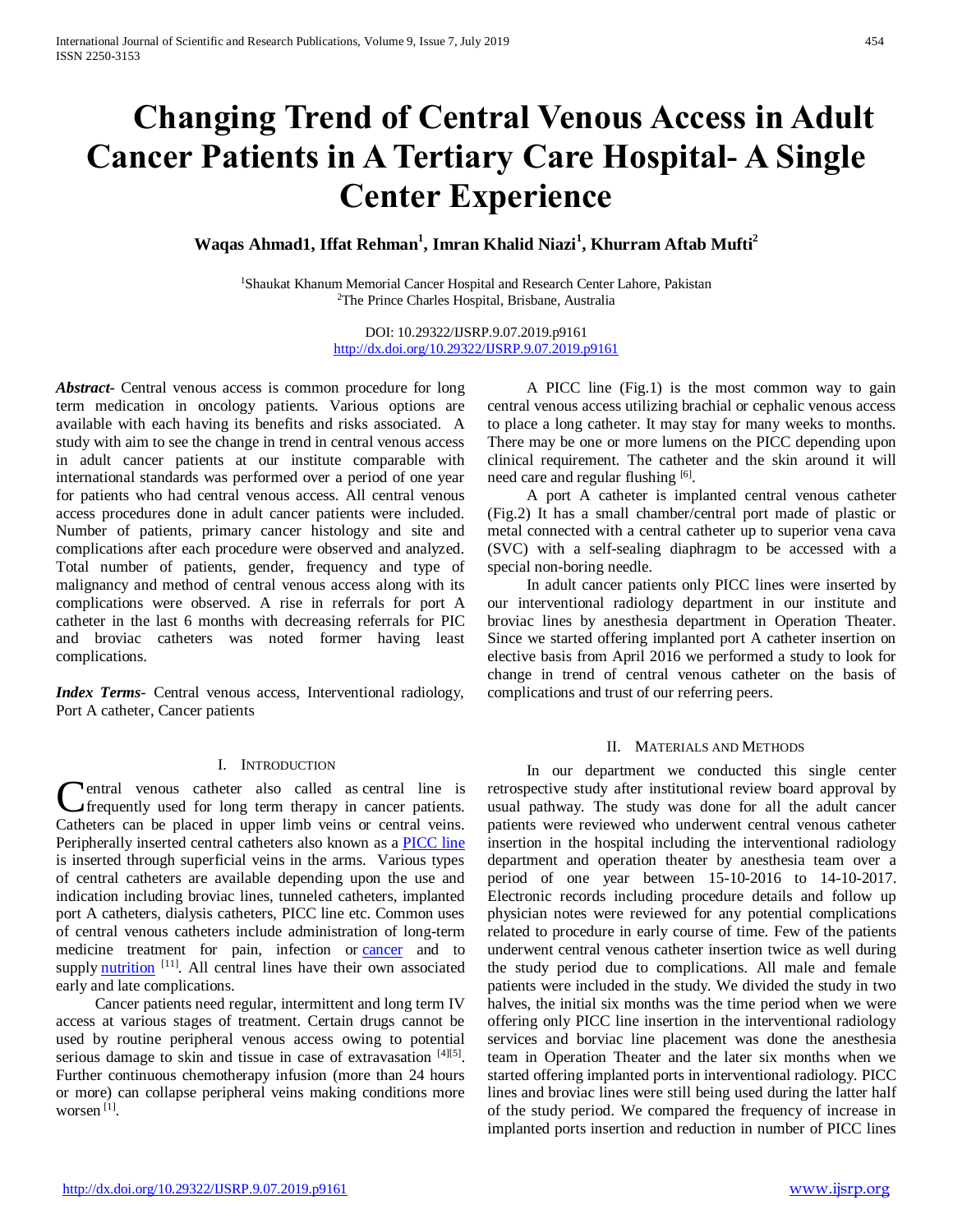and broviac catheter placement between the two halves of study to look for change in trend of the central venous access. Number of patients, gender, primary malignancy on the basis of histology and complications associated were observed and analyzed.

# III. RESULTS

 A total of 297 adult cancer patients had central venous access during one year of study period. Out of these 181(61%) patients were males and 116(39%) were females with male predominance in both halves of study (Fig.3). Commonest primary malignancy was lymphoma followed by adenocarcinoma of upper and lower gastrointestinal tract, osteosarcoma of the limbs remained third in frequency. Breast cancer, squamous cell carcinomas and multiple myeloma cases were less in number (Fig.4).

 During the first six months of study duration 137 underwent central venous access procedures, 116 (84.7%) patients underwent PICC line insertion in interventional radiology suit and broviac catheter insertion was done in 21(15.3%) patients by anesthesia team in Operation Theater. Port A catheter insertion was started in second half (later six months of the year) by interventional radiology team. 160 patients underwent central venous access during later six months out of which 68(42.5%) patients had port A catheter insertion, PICC line insertion in 76(47.5%) and 16(10%) had broviac line insertion of which one was done by interventional radiology and 15 in operation theater by anesthetist( Fig.5).

 Various complications associated with various lines were observed during the two halves of the study and compared. In the first half patient who underwent PICC line insertion developed deep venous thrombosis (DVT), PICC line got infected or dislodged the line within two months after insertion. Various factors were observed related to these complications especially while handling and use of the line. No complications were seen with broviac lines. In the later half none of the patient who underwent implanted port insertion developed any complication. Few patients who had PICC line insertion either on emergency basis or electively had dislodged PICC line or it got infected (Fig.6).



**Fig.1 (A) Double lumen PICC line mostly used in our department (B) PICC line in place**



**Fig.2 (A) Implanted port A catheter set with Huber needle (B) Implanted Port A catheter in place**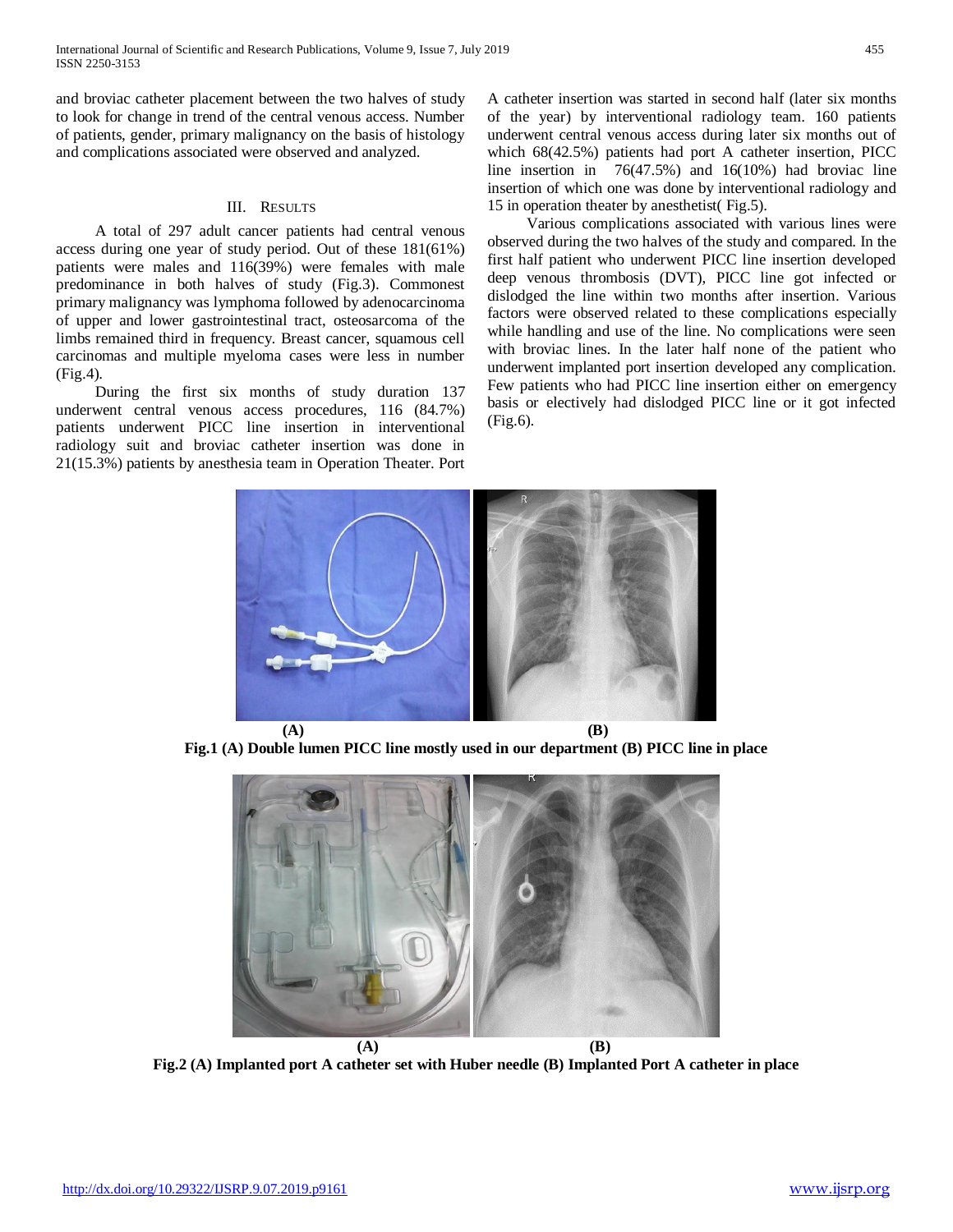

**Fig.3 Percentages of male and female patients who underwent central venous access showing male predominance (A) first six months (B) later six months.**



Percent 84.672 15.328 broviac PIC Procedure 1=broviac, 2=port, 3=picc line **(A)** arcent 47.5  $\boxed{42.5}$ 10 broviac port a cath PIC line Procedure 1=broviac, 2=port, 3=picc line  **(B)**

**Fig.4 Percentages of patients who underwent central venous access on the basis of primary cancer histology (A) first six months(B) later six months.**